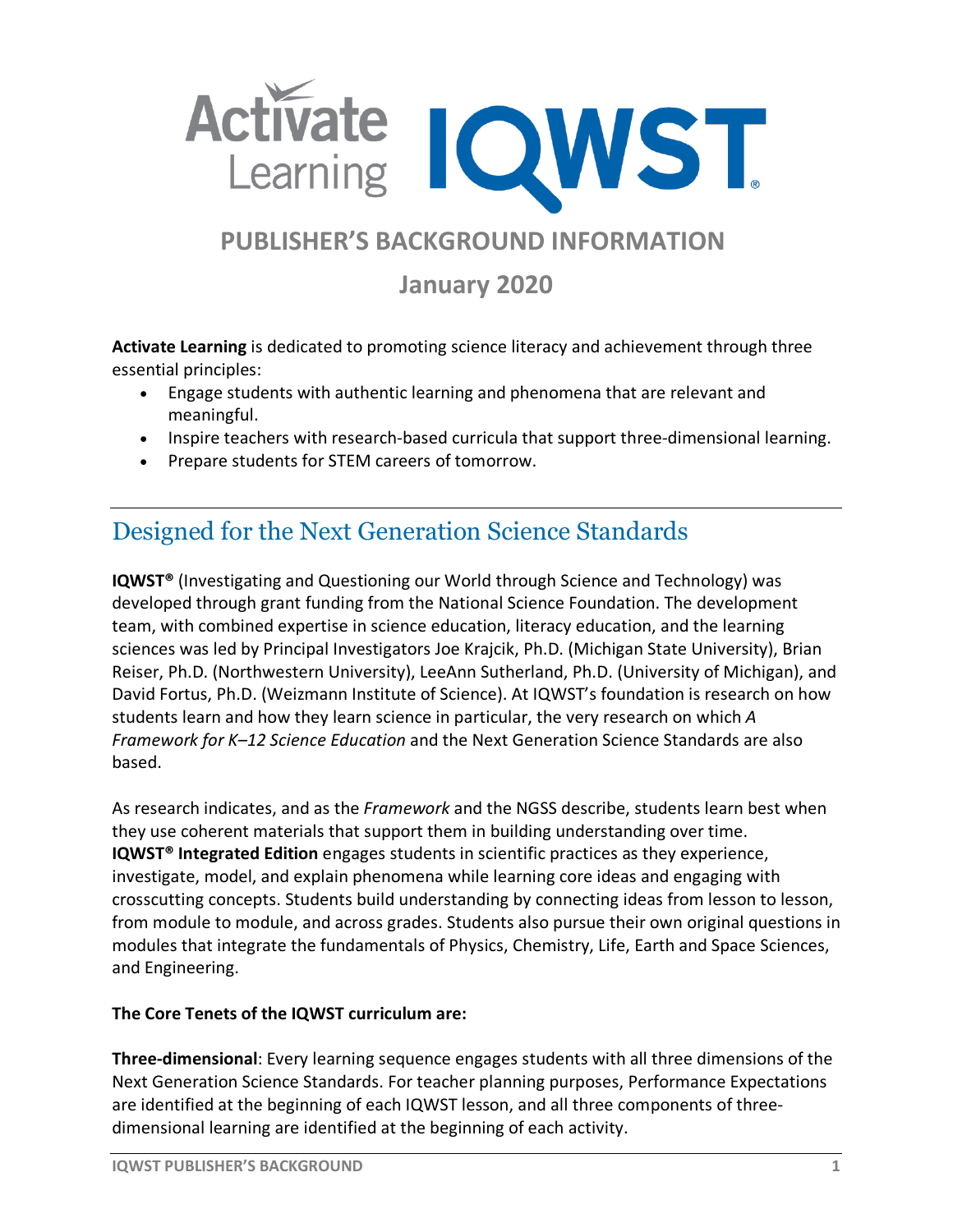- 1. **Disciplinary Core Ideas (DCI)** are typically addressed in multiple lessons, with the aim of developing depth of understanding rather than simply achieving coverage.
- 2. **Scientific and Engineering Practices (SEP)** engage students meaningfully in the work of scientists as they explore and learn core ideas.
- 3. **Crosscutting Concepts (CCC)** thread throughout the curriculum so that students construct deep understanding of the ideas as they apply to each science discipline.

**Phenomena-driven**: Students experience phenomena firsthand where possible, secondhand where not possible, but always so that the goal of science learning is to be able to explain phenomena—to explain *how* and *why* things in the natural world happen as they do.

**Coherent**: Students build understanding through a progression within each grade and across grade levels, learning critical DCIs, CCCs, and SEPs across content areas. Curricular coherence revising and building on ideas across time—provides students with opportunities to develop, reinforce, and apply their understandings on an ongoing basis.

**Student-centered**: Students' original questions are at the core of the curriculum, elicited by an anchoring phenomenon, setting them on a quest to find answers that motivate learning across time.

**Discourse-centered**: Combining small-group and whole-group discussion in every lesson, supported by tools including a Driving Question Board and a Word Wall, students have multiple opportunities to use the language of science. Talk is used to share ideas, to think together, to problem solve, and to make sense of in-class science, everyday experiences, and the larger world.

For all: IQWST engages *all* students with shared phenomena, common investigations, and opportunities to connect their everyday life experiences with science content. As students read, write, and talk about their experiences in a language-rich environment, every student has an opportunity to achieve success.

### **Joe Krajcik, Ph.D., a developer of the NRC Framework, NGSS, and IQWST, presents around the country on what makes teaching with three-dimensional learning different. Joe states:** *"Perhaps the most significant shift in the Framework for K-12 Science Education and NGSS is the students need to make the sense of phenomena or design solutions for problems by scientific and engineering practices, disciplinary core ideas, and crosscutting concepts working together. The working together of the three dimensions to make sense of phenomena and design solutions to problems is referred to as threedimensional learning. Making sense of phenomena and designing solutions drives the teaching and learning process. … The Framework and NGSS, based upon the research literature, clearly point out that you cannot learn scientific content (core ideas and crosscutting concepts) separate from engaging in practice. We learn content by engaging in practices and we learn practice by using science content to make sense of phenomena or design solutions to problems."*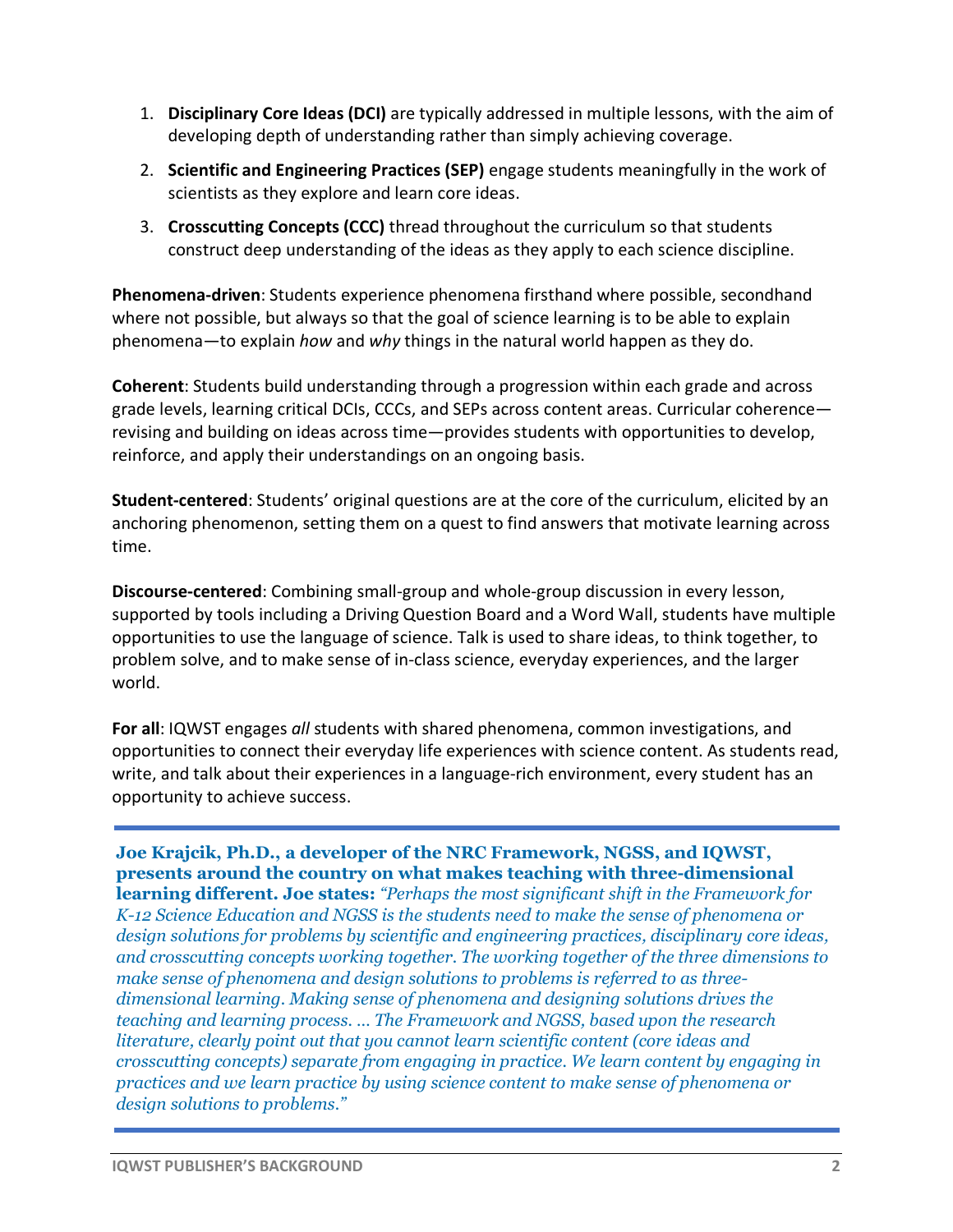## Evidence of Efficacy

Students using IQWST in middle school classrooms across the country have demonstrated growth and excellence in standardized tests. Here are a few examples:

## **2018 8th Grade State Science Assessment STEM School, OH**

Implemented IQWST in 2010-2011

Source: Ohio Department of Education, [Ohio School Report Card](https://reportcard.education.ohio.gov/school/achievement/011506)



**98.1% of IQWST students passed the 8th Grade Science Assessment**

**Almost 30% higher than the state average** 



**Over 90% of IQWST students passed with Advanced or Accelerated scores (>80%)**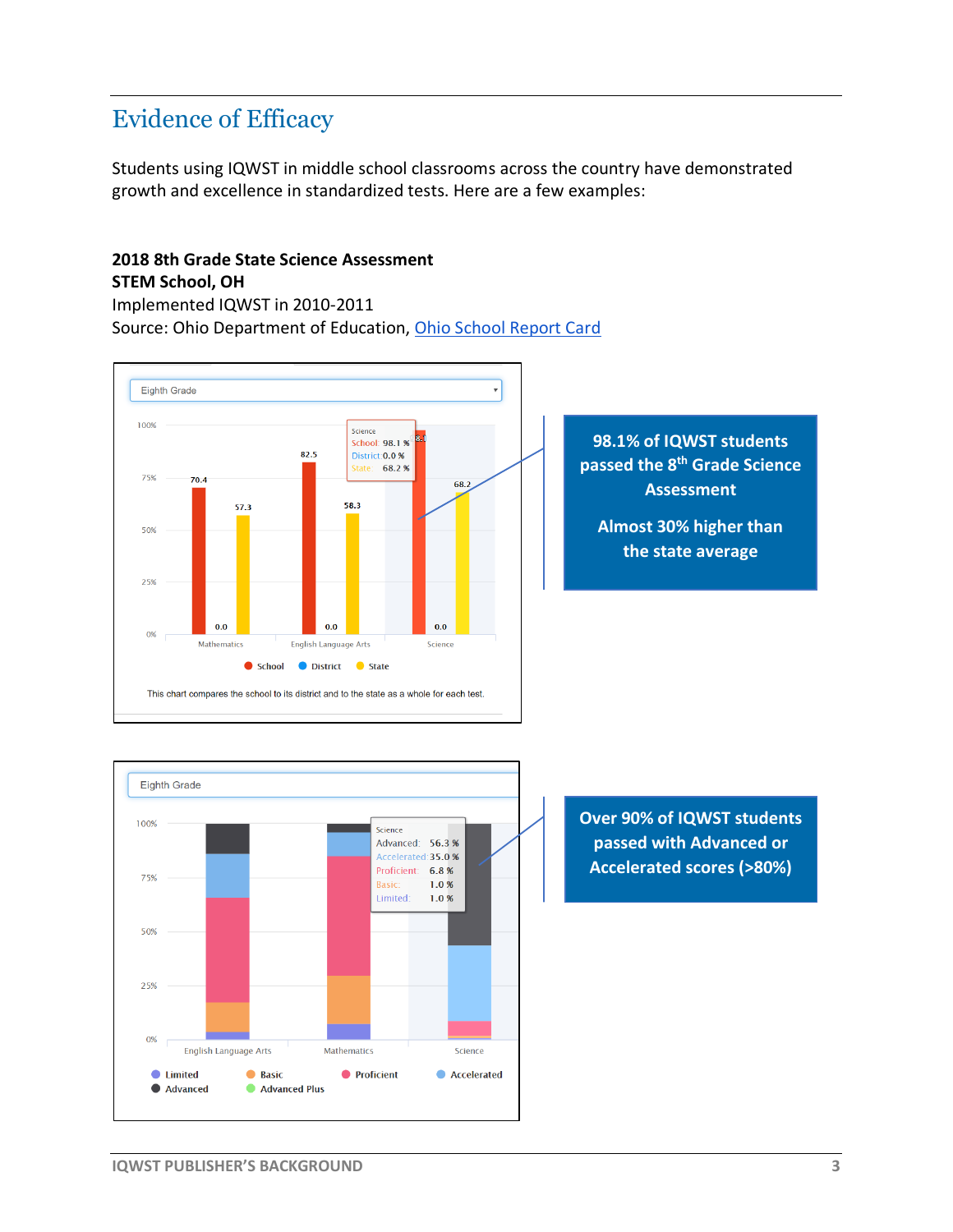## **2018 Student Growth Suburban Midwest District**

Middle school science teachers taught IQWST in 2017 and 2018. While average performance of 8th graders on the state science assessment *decreased* slightly, scores for IQWST students *increased* during the same period.

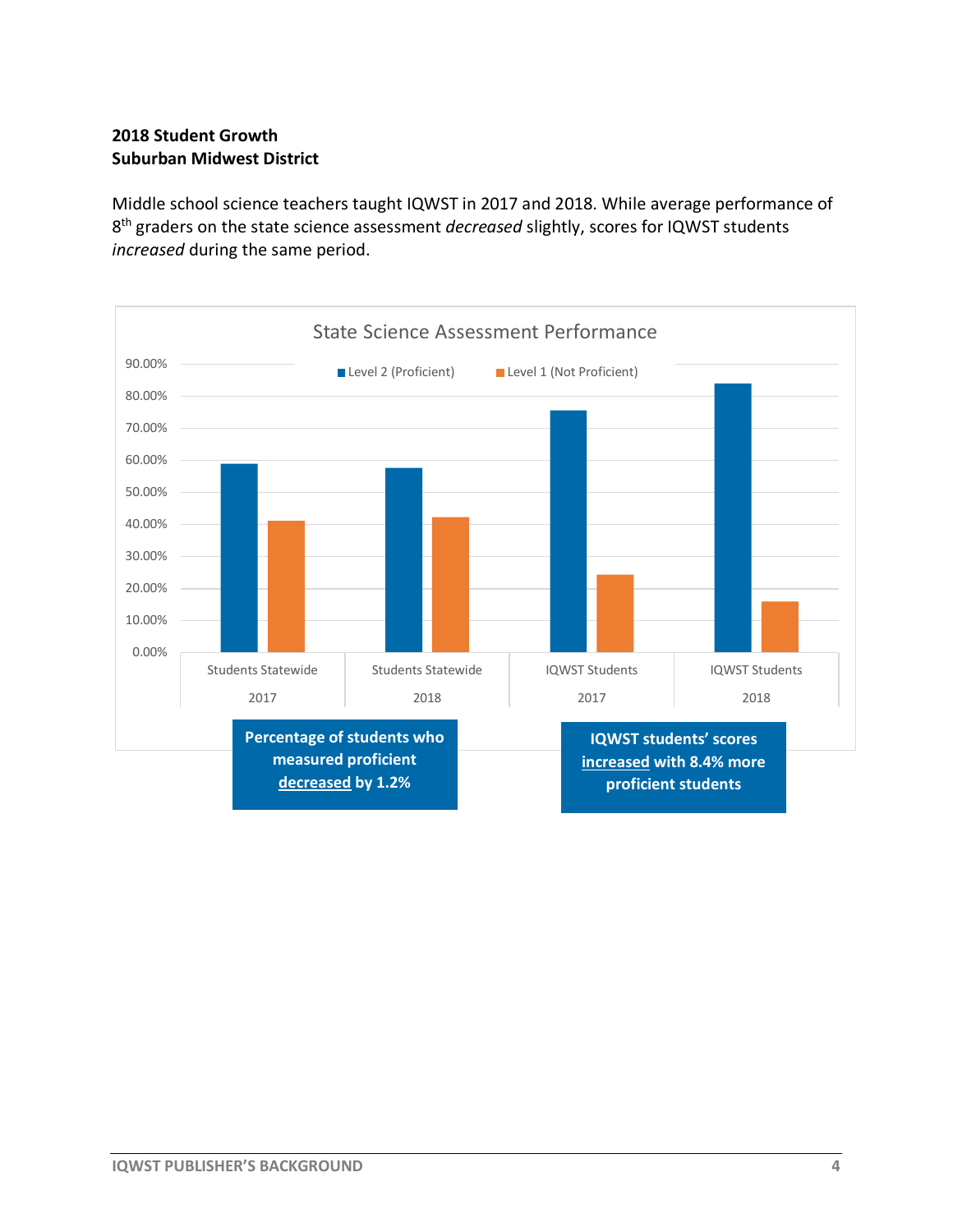

Disaggregated data of the same district shows improved performance of IQWST students by population subgroup.

*District Profile: 15% FRL, White 62%, Hispanic 31%, Black 3%, and the remaining 4% of the student population identifies as either Asian, American Indian, Pacific Islander, or a combination of two or more races.*

## **2019 Science Pilot**

## **Large Northwest School District**

This district's middle schools piloted 3 science programs. Students were given pre- and postassessments scored on a scale of 1 (Developing) to 4 (Highly Proficient). Students in the IQWST pilot showed the largest growth with an average of 1.27 points higher on the post-test.

|                                                                        | <b>IQWST</b>   | <b>Curriculum B</b> | <b>Curriculum C</b> |
|------------------------------------------------------------------------|----------------|---------------------|---------------------|
|                                                                        | (395 students) | (328 students)      | (486 students)      |
| <b>Average Change to Scores from</b><br><b>Pre- to Post-assessment</b> | 1.27           | 1.09                | .92                 |

*Anecdotally, 70% of students in the IQWST pilot voted to adopt IQWST compared to 48% and 59% for Curricula B and C, respectively.*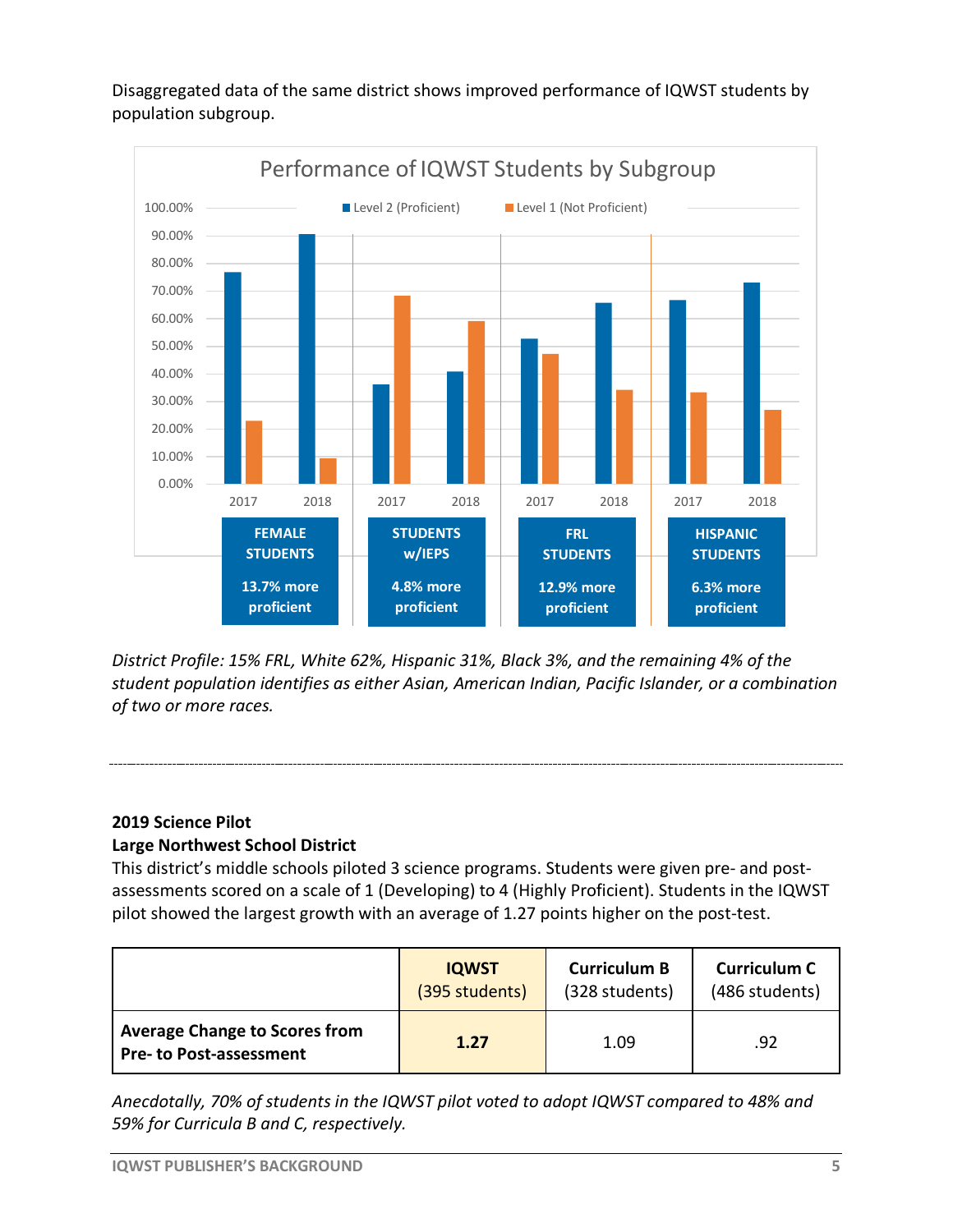## **Student Growth Data on IQWST Unit (PS2: Energy) Middle School, OR**

Students from 2 classes demonstrated growth in proficiency throughout the course of the unit as demonstrated by Pre- and Post-assessment data. \*



## **College Readiness Results After IQWST Implementation**

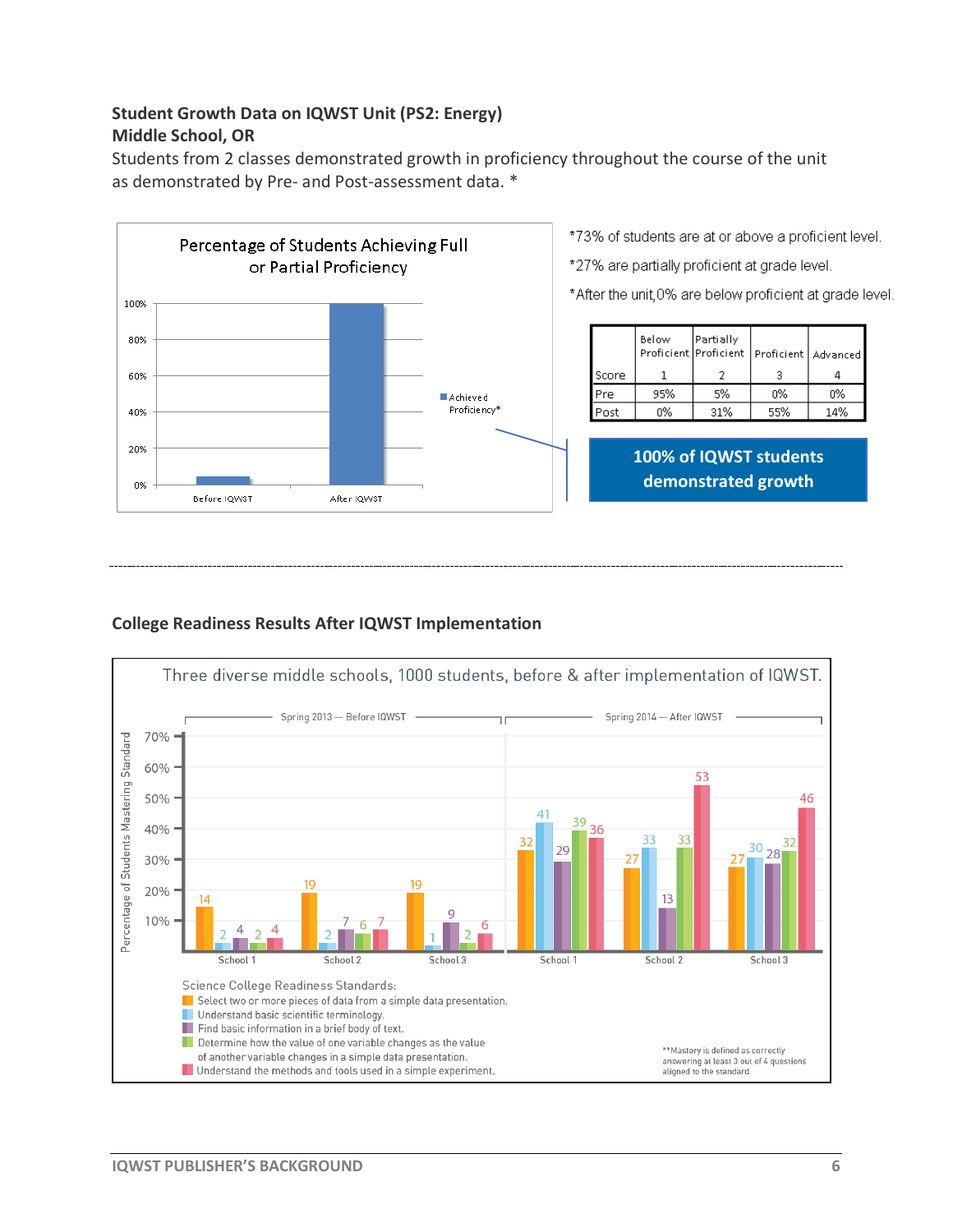# Supplemental Services to Support Implementation

### **PROFESSIONAL LEARNING**

The goal of Professional Learning for teachers is, of course, improved student learning! Research indicates that to improve student outcomes, Professional Learning must enable teachers to experience the curriculum firsthand, which is why in-person PD is always our priority.

### **In-school Professional Development**

Our dedicated Professional Learning team works with districts to develop and execute successful implementation plans. Our consultants are award-winning educators who have taught the curriculum. Sessions engage teachers in a series of activities, focusing on how the instructional sequence uniquely supports students in building and applying science ideas, practices, and concepts over time.

### **Beyond face-to-face opportunities, we also offer virtual support options:**

- ✓ Supplementary Support Webinar
- ✓ Q&A with a Curriculum Expert
- ✓ IQWST Teacher Portal Support Site
- ✓ IQWST Facebook Group
- ✓ Lesson and Materials Setup Videos

#### **STORYLINES**

Part of the intellectual richness and rigor of IQWST is the challenge it provides as students connect ideas across modules. IQWST's storyline approach uses a Driving Question as the project or problem around which each module is built. That is, students build understanding of DCIs, CCCs, and SEPs in a coherent manner from one lesson to the next, with each activity raising a new question or a not-yet-solved problem that is addressed in the following activity. Hence, from a student perspective, a story is built from activity-to-activity, and lesson-to-lesson within each module, with the aim of answering the Driving Question in a complete, evidencebased explanation. In addition, the curriculum is designed such that each module connects to the one before it, providing a yearlong storyline to support student sense making across the entire school year. For teachers, the Storyline for each unit provides a detailed synopsis of each activity, serving as a both guideline and outline to support teachers in planning for and assessing learning.